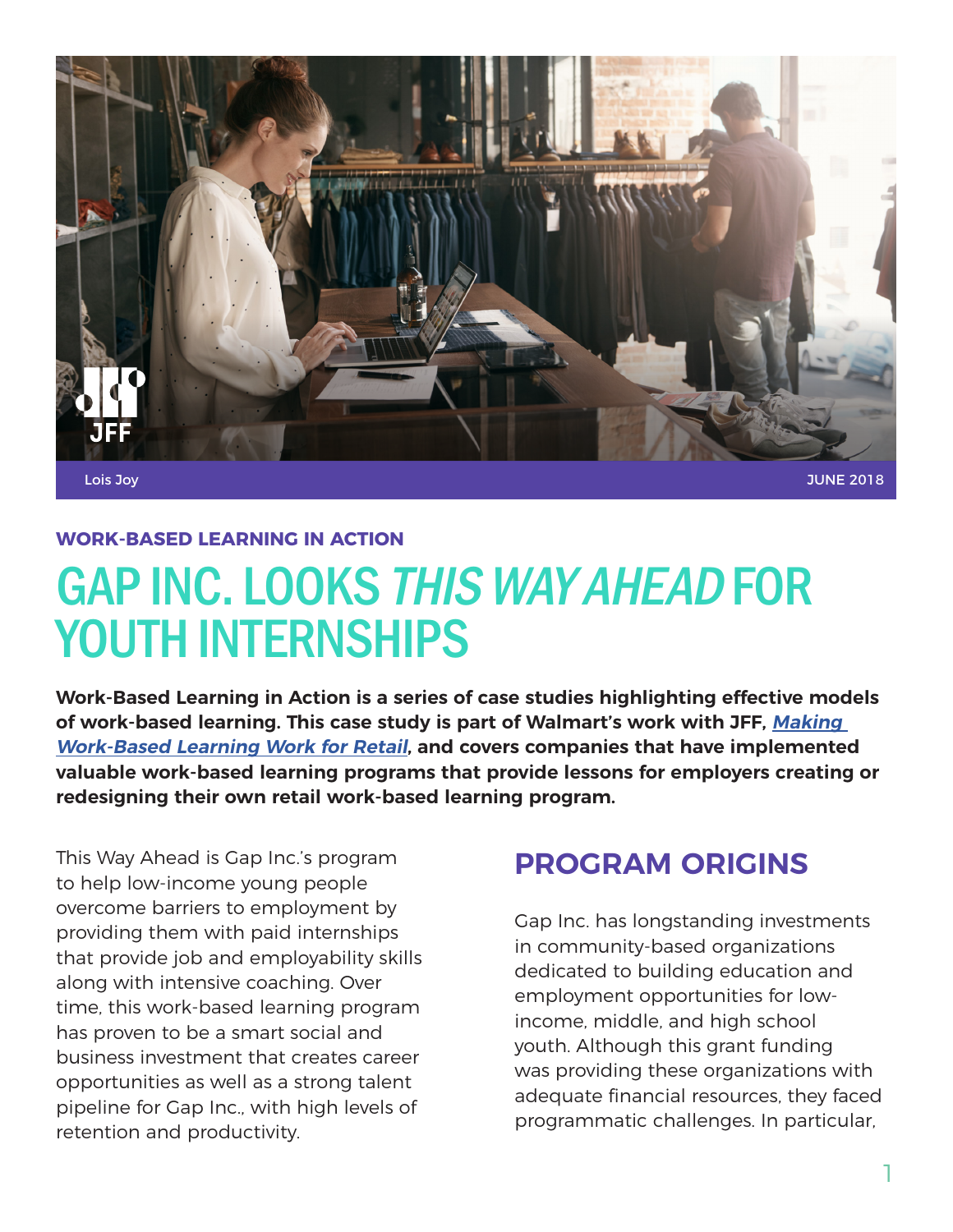#### This Way Ahead: **Fast Facts**

Gap Inc. and its nonprofit partners provide:

- Recruitment of low-income teens and young adults, ages 16 to 24
- Nonprofit-facilitated classroom training with occupational and employability skills
- Instruction, and work-based learning through store tours and employer workshops
- 10-week paid internship at Gap Inc. stores
- A job coach, intern manager, and peer mentor (Big Sib) to support each participant during their internship

the organizations struggled to place youth in paid jobs after training.

In 2007, Gap Inc. responded to this challenge by launching This Way Ahead, a partnership between the company and community-based organizations to provide low-income teens and young adults with employability skills and paid store internships. "Gap Inc. hires thousands of entry-level employees every year, and we should invest in these new team members to help them gain the skills they need to be successful in the workplace," says Gail Gershon, executive director, Community Leadership at Gap Inc. "Our nonprofit partners told us that the young people they serve have a hard time getting their first jobs, so we saw

What's our strongest resource? We hire young people. We hire thousands of young people every day in our stores. For the most part, we are providing them with their first job.

– Gap Inc. Manager

an opportunity to leverage those entrylevel jobs as a resource to share with the community."

Gap Inc. also saw the program as a way to become better grantmakers, as they were directly exposed to what it takes to run a good job-training program. In addition, This Way Ahead would position low-income youth to land their first job at a Gap Inc. retail store (including Gap, Old Navy, and Banana Republic stores).

## **HOW THE PROGRAM WORKS**

The program was designed in partnership with Gap Inc. store leadership and with This Way Ahead nonprofit partners. The nonprofit begins with recruitment and classroom training. Participants are then interviewed and placed in Gap, Old Navy, or Banana Republic stores for a 10-week paid internship. During the internship, each participant is supported by a job coach from a nonprofit, their manager at work, and a "Big Sib" or peer in the store who serves as a buddy. This Way Ahead's partnership model relies on the expertise of nonprofits as intermediaries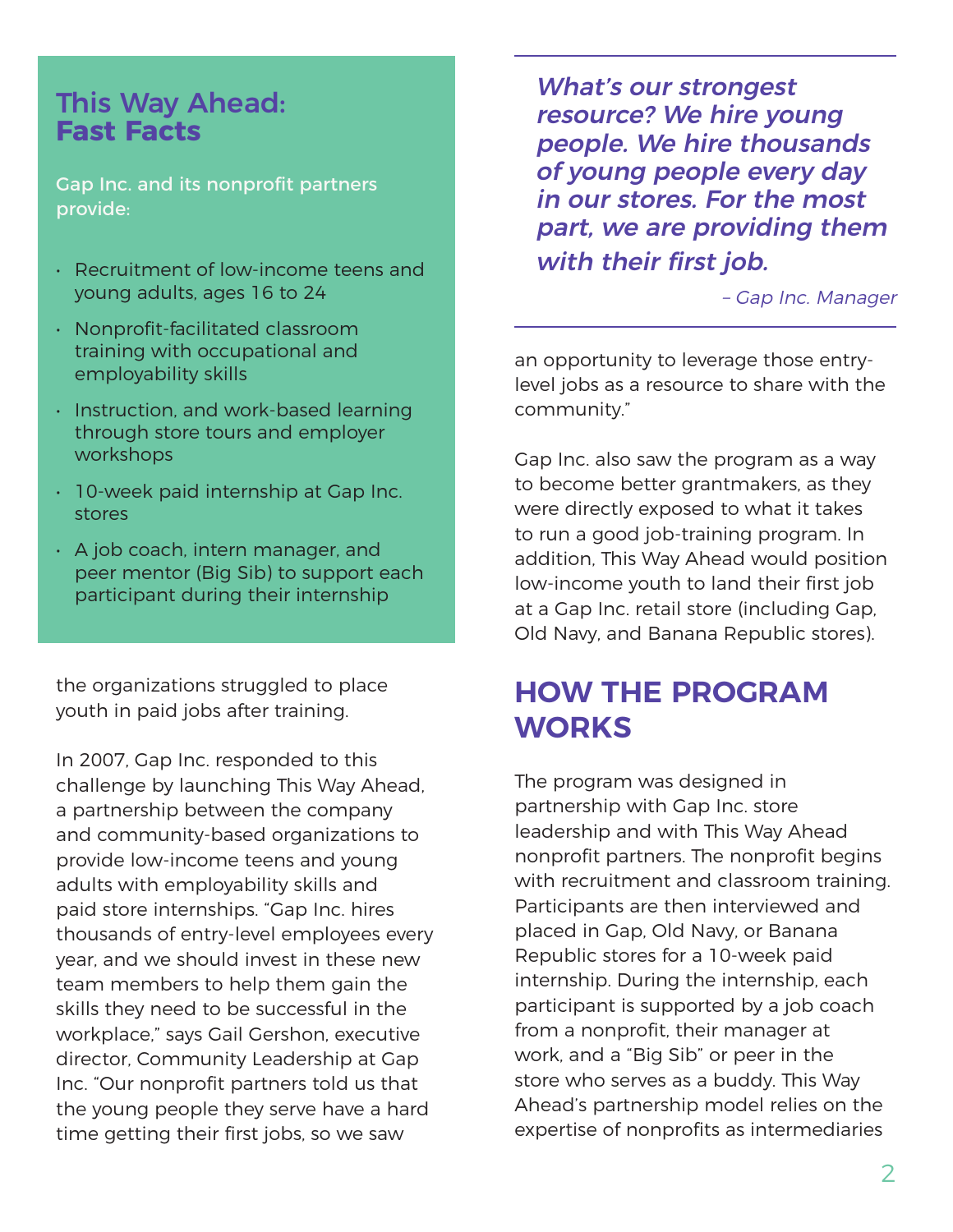to serve and prepare low-income youth while it maximizes the impact of Gap Inc.'s real-world work opportunities and management.

Gap Inc. provides consistent program leadership across locations. A Gap district or store manager serves as the This Way Ahead leader for each city, and he or she is responsible for the program management and nonprofit partnership in that city. This coordination allows for seamless program delivery in which the participants receive services and support from both Gap Inc. and the nonprofit along the way.

The nonprofit partner leads the initial phase of This Way Ahead. It recruits youth ages 16 to 24 not otherwise ready for entry-level employment in retail and selects program participants. Students then participate in training at the nonprofit that focuses on employability skills, including how to prepare a resume, dress for and participate in an interview, and communicate effectively.

At this stage, Gap Inc. begins to expose participants to a career in retail. Store managers offer store tours and workshops about what it is like to work at their stores with insights into store culture, employment skills, and career pathways. These lessons prepare students for the next phase of This Way Ahead, set in the stores themselves.

After completing their classroom training, youth transition to a workbased learning experience. Students apply for internships at select Gap Inc. stores around the city using an online application platform. The paid

#### This Way Ahead Supports Core Work-Based Learning Principles

JFF's report Making Work-Based [Learning Work for Retail](http://www.jff.org/walmartwbl) outlines seven core principles to guide the design of high-quality work-based learning that supports the success of low-income individuals seeking to enter and advance in their careers. This Way Ahead offers many of these design components:

- Supports entry into career track
- Provides meaningful job tasks that build career skills and knowledge
- Identifies target skills and validates gains
- Provides compensation
- Rewards skills development
- Provides comprehensive participant supports

internships last 10 weeks with interns working about 12 hours a week. Interns remain connected to the nonprofit, receiving ongoing support from nonprofit job coaches throughout their internships.

A Gap, Old Navy, or Banana Republic intern manager coordinates each intern's activities. Participating This Way Ahead stores identify a store manager to serve in this role, responsible for day-to-day supervising, coaching, and support of the interns. These intern managers receive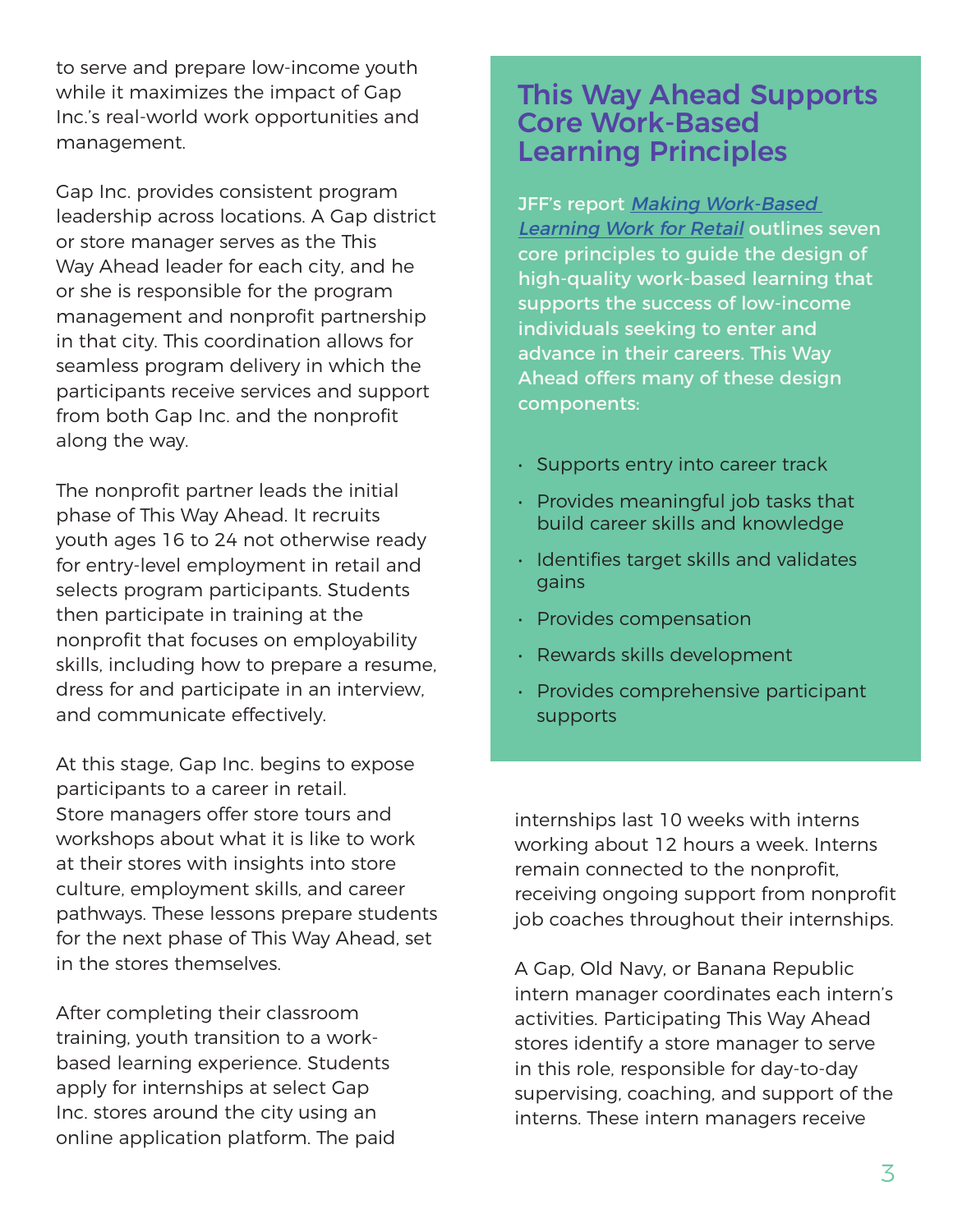training about the program, including program goals, how to coach and support interns, and how to work with the nonprofit job coaches.

Beyond a supervisor role, intern managers match seasoned staff associates with interns to serve as oneto-one peer mentors or Big Sibs. Every intern is considered for permanent employment at the conclusion of the internship; to date, 75 percent of This Way Ahead interns have received job offers.

#### **Program Results**

More than 3,800 teens and young adults ages 16 to 24 have already participated in This Way Ahead. The program has proven successful in its original mission of corporate social responsibility with the added benefit of providing entry for many youth, developing valuable talent for GAP stores, enhancing the managerial skills of managers and deepening the commitment of all participants to the program and to the company. Participating youth consistently report high levels of satisfaction about gains in confidence, knowledge regarding specific retail skills, and insight into how to find their next job. This is particularly important for participants because

This Way Ahead provides their first onthe-job experiences. Youth can bring the foundational job skills they gain including job search and application tools, customer service, communication, time management, and teamwork—into the labor market even beyond retail. As Melissa Macri, Gap assistant store manager and This Way Ahead intern manager, describes, "whether they end up going on to pursue higher education, or other jobs, or other fields, most likely they're going to end up somewhere where they are dealing with and interacting with a whole bunch of different kinds of people. . . . Working in a retail environment lays a foundation for you to be able to do that, wherever you end up."

As Macri explains, the impact of This Way Ahead is not limited to participants. "It is also great for the company. It's great when you invest in someone and then they stay on their job." This has been evident in the job offers, as well as employee retention and advancement for This Way Ahead graduates. This Way Ahead graduates stay with Gap Inc. twice as long as their peers in the same cities and are rated as more engaged in the company than their coworkers who have not gone through the program.

"Whether they end up going on to pursue higher education, or other jobs, or other fields, most likely they're going to end up... dealing with and interacting with a whole bunch of different kinds of people. . . . Working in a retail environment lays a foundation for you to be able to do that, wherever you end up."

– Melissa Macri, Gap assistant store manager and This Way Ahead intern manager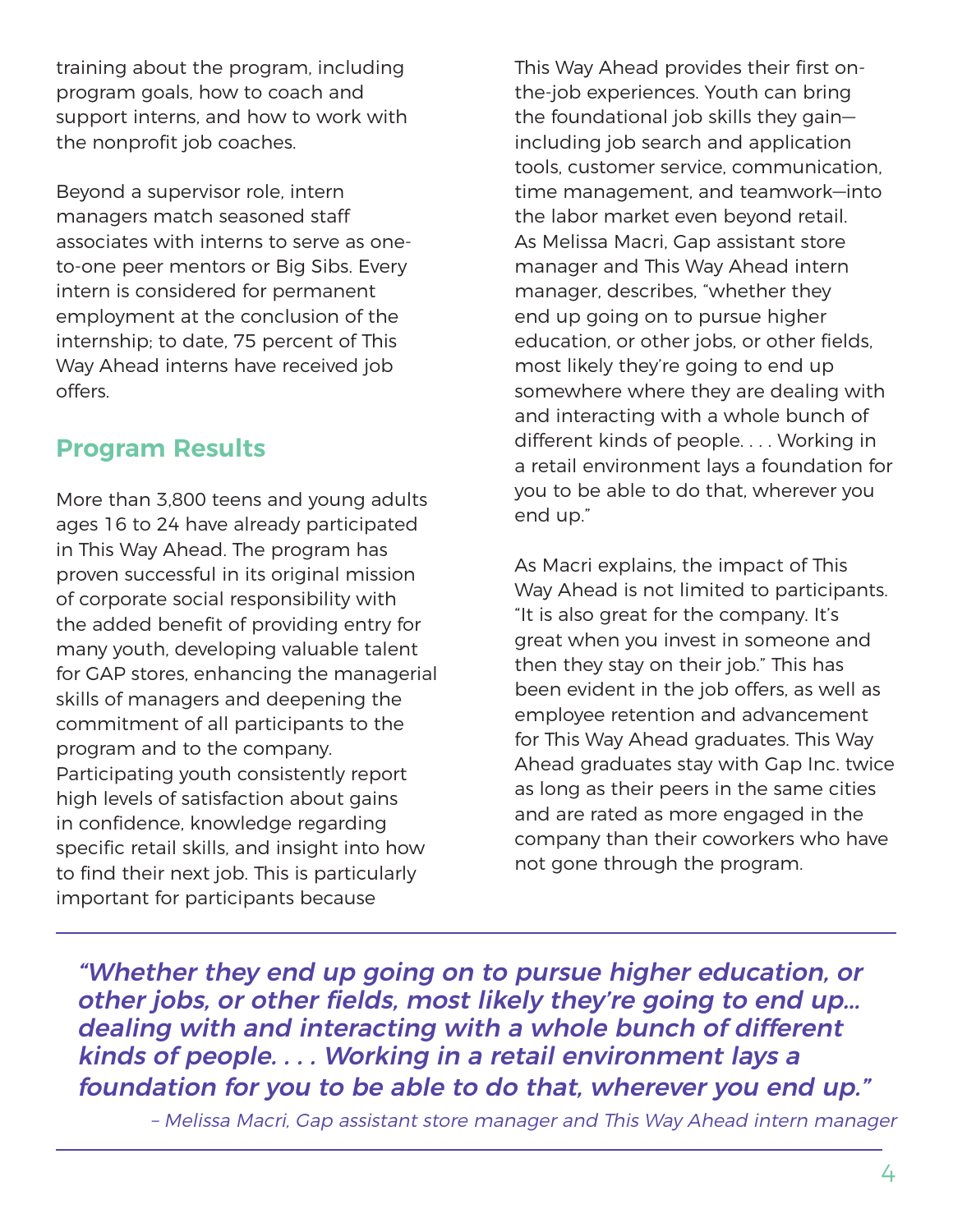This Way Ahead also supports a culture of, and commitment to, internal advancement at a company like Gap Inc., where 51 percent of store managers started at the entry level, far outpacing the industry average of 26 percent.

# **LESSONS FOR SUCCESS**

This Way Ahead currently operates in nine cities in the United States; in Toronto; and in Manchester, Birmingham, and London in England. Across all locations, several common elements stand out as drivers of program success.

## **Leadership Buy-In and Committment**

The role leadership takes is a key part of the success for each program. As Gershon explains, "One important thing that makes This Way Ahead so successful is having buy-in and support from leadership. In addition to the financial support, having our leaders show up, and support This Way Ahead is critical."

This leadership commitment described by Gershon extends beyond supporting This Way Ahead as a strategy for corporate social responsibility. Based on program outcomes, This Way Ahead is now viewed as a talent and recruitment strategy, too.

Serving as an intern manager or Big Sib is seen by the company as a professional development opportunity that can help employees build skills that lead to advancement.

Macri notes "I have no doubt that serving as an intern manager was definitely helpful to me in my professional growth."

#### **Mentorship and Coaching**

Interns not only learn critical job skills but also receive steady supports to help guide them through the process. In particular, they receive mentorship and coaching from three key supports: nonprofit job coaches, intern managers, and Big Sibs.

"It's a three-way triangle, with the intern in the middle," describes Gershon. Each mentor provides a different mix of supports. The mentors are passionate about the work they do, supporting youth to build the skills and confidence necessary to be successful in their first jobs.

Job coaches follow the intern into the workplace from their pre-employment training. This outside support helps the interns to navigate workplace and other challenges to make the internship more successful. The job coaches work with the interns from the beginning, recruiting them into the program, and have extensive experience working with low-income youth to help them navigate barriers such as a lack of transportation, negotiating schedules with store managers, and addressing the awkwardness that can arise in a firstemployment experience.

"At the beginning, a lot of them were very shy and not too interactive with the customers. They still had a little bit of cold feet," says Cynthia Fernandez. She recalls how she helped interns move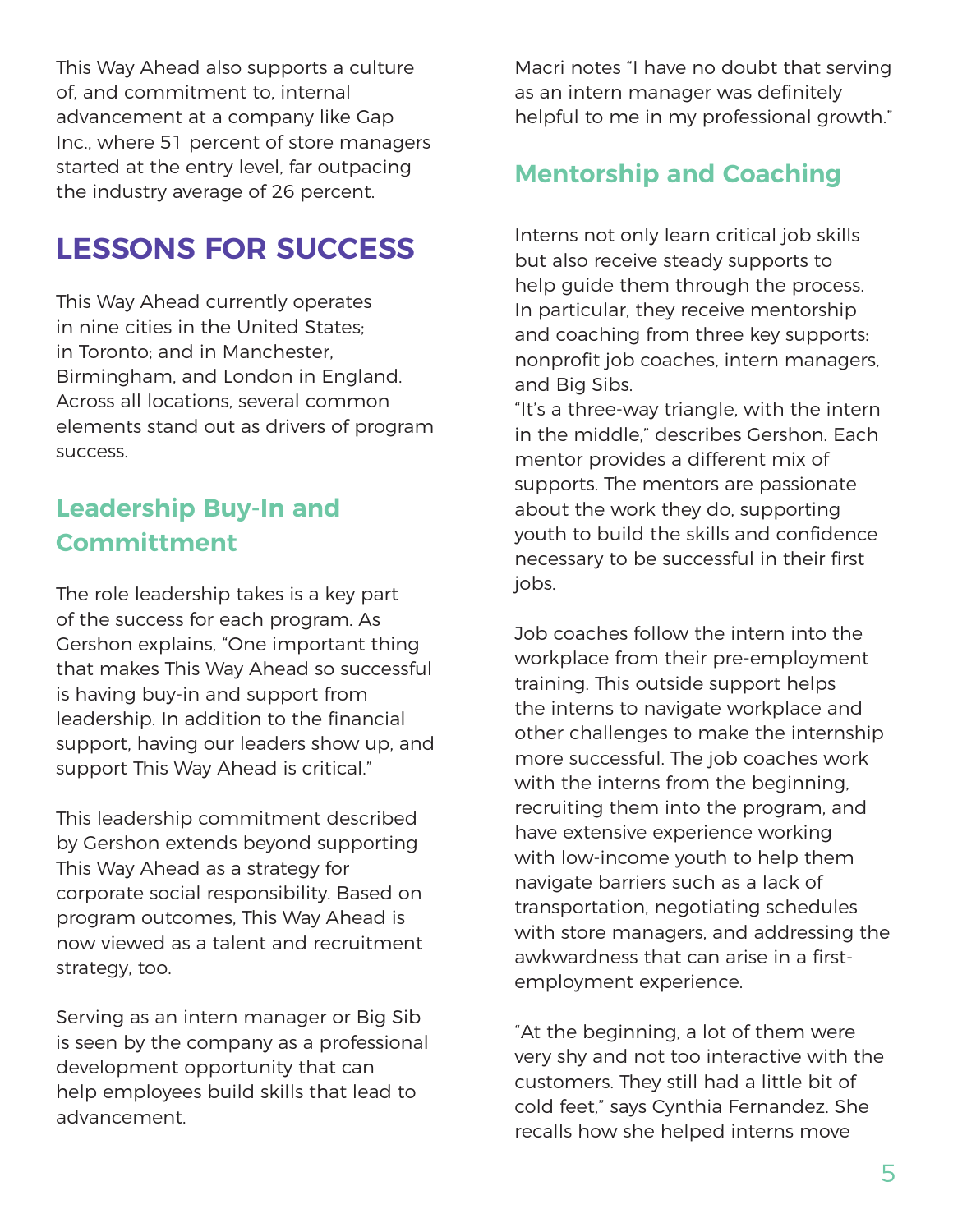beyond this feeling by referencing their classroom activities and reminding them that "people coming into the stores are there because they want to be there, [and the interns'] job was to help them find what [they want] . . . and everything will go smoothly."

Gap Inc. prepares intern managers for their role through in-person training and written guidance. Intern managers then supervise interns on the job and provide weekly meetings to discuss what is going well and areas for improvement. These meetings are also a place to introduce strategies to learn and improve on the job, and provide insights into career success in the organization. The regular feedback prepares interns to be successful candidates for permanent employment at Gap Inc. As part of this day-to-day role, intern managers are the ones who decide whether or not to hire interns after the program.

Big Sibs, chosen for their maturity and experience as entry-level staff associates, help interns navigate culture, communication, and job responsibilities in a low-stakes confidential and supportive relationship. These staff members—who are more-seasoned store associates and usually closer in age to the interns—are there to answer the questions that can come up for any new employee, like where to take lunch breaks, how to negotiate scheduling with a manager, and how to get information about new products to share with customers.

"Ideally, the Big Sib is a graduate of the program, so they can say, 'I've been there. I know. Here's what you need to do.'" Big

Sibs provide interns with a second point of contact in the store to so that they are more likely to have a support person working their shift. This is particularly valuable if the intern's schedule does not overlap with their manager's. Gershon also highlighted the many informal activities of Big Sibs and interns, such as text messaging and meeting for coffee, that help both the intern feel more connected and increases the Big Sib's sense of value to the intern's and organization's success.

#### **Community Partnerships**

Gap Inc. does not try to run This Way Ahead on its own. The company seeks nonprofits that have a proven track record in youth development and employment training, and who are committed to continual improvement. The aim of the program is to reach youth who face barriers to employment. The nonprofits enable Gap Inc. to find new sources of talent, and they have the expertise to guide these individuals to success through career orientation, job training, and supportive-service delivery. The nonprofits are the program implementation leads for all stages prior to the store internship, and they remain engaged with interns through the completion of the program. This allows the nonprofits to perform to their strengths, while Gap Inc. can focus on its in-store needs.

Gap Inc. does not delegate program operations to these nonprofits, but rather serves as a true partner to enable success. The company works closely with the nonprofits to set clear goals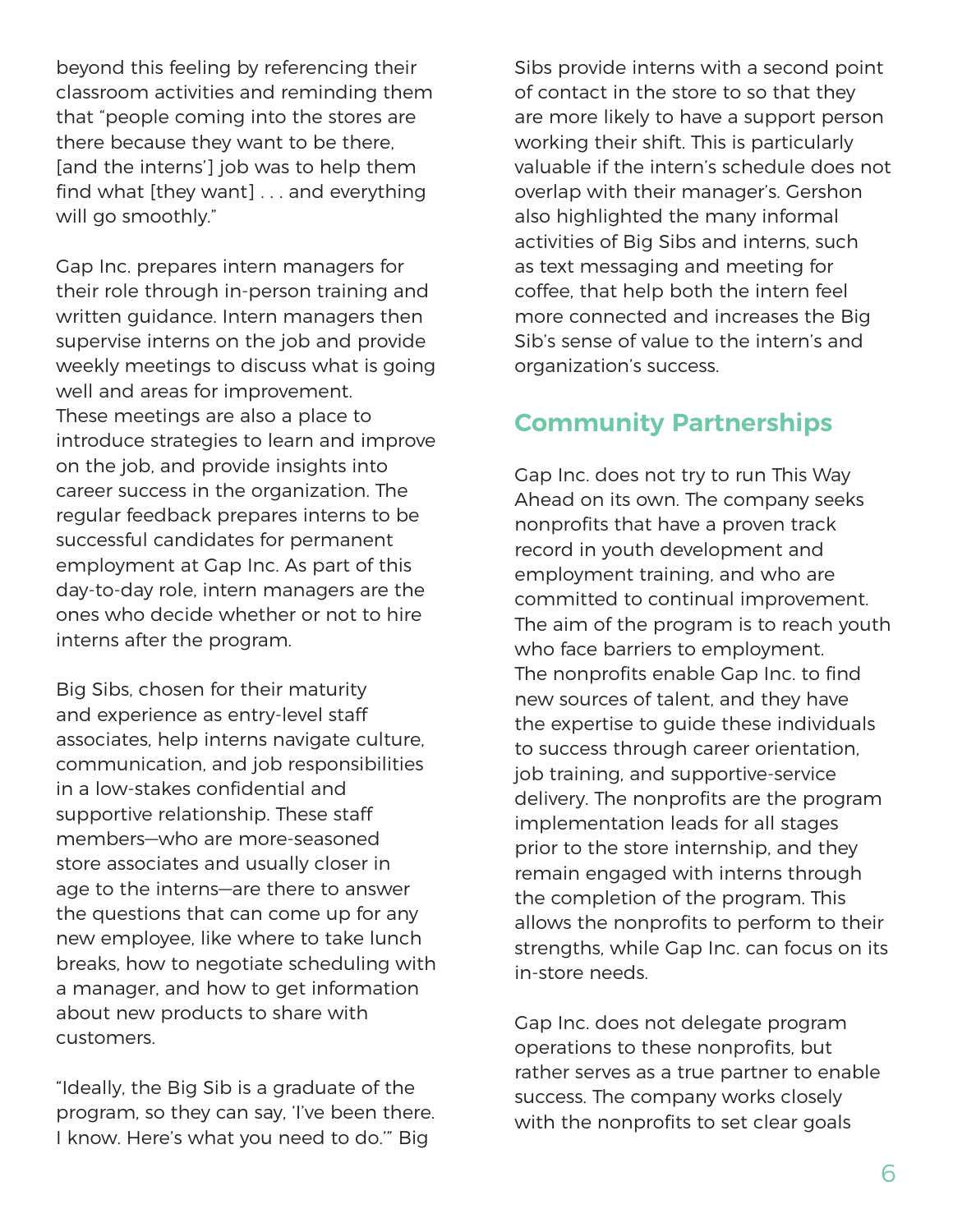and expectations for recruiting, placing students into internships, and using data to improve results the following year.

Over time, they have jointly developed a strategic recruiting practice that ensures that those recruited will be a good match for a customer service-heavy retail position. Finally, Gap Inc. supports This Way Ahead by providing the funding to the nonprofits for the training and job coaches. The company also funds the compensation to the interns during their 10-week internships.

## **Evaluation for Continuous Living**

This Way Ahead continues to evolve and improve, thanks in part to a commitment to data and evaluation. Evaluations of This Way Ahead are conducted by a third-party evaluation firm for continuous learning, sustainability, and scalability. Information is collected from all stakeholders and participants about progress, skills, and confidence gained



throughout the internship. Data on placement into jobs, retention, and promotion from entry-level jobs is then collected by Gap Inc. to measure impacts of This Way Ahead over time.

These evaluations are not just used to measure program impact, but also to change it. Gail Gershon explains: "We are always trying to diagnose and learn from our experience to improve each year. We look for nonprofits that work the same way." Gershon continues, "In one city, we found there was a higher number of youth that didn't finish internships than were expected, so we worked with the nonprofit to identify what caused this and how to improve."

Finally, the data and evaluation have been part of a feedback loop to strengthen This Way Ahead within Gap Inc. Demonstrating effectiveness in recruitment and retention has been a key for securing and maintaining leadership support and commitment to sustain and expand the program.

# **MOVING FORWARD WITH WORK-BASED LEARNING**

By 2020, Gap Inc. expects that 10,000 young people will participate in the program, putting them on a path toward hiring 5 percent of entry-level store employees from This Way Ahead by 2025. Rather than waiting for talented people to walk through the door, Gap Inc. will use This Way Ahead to recruit youth and invest in them.